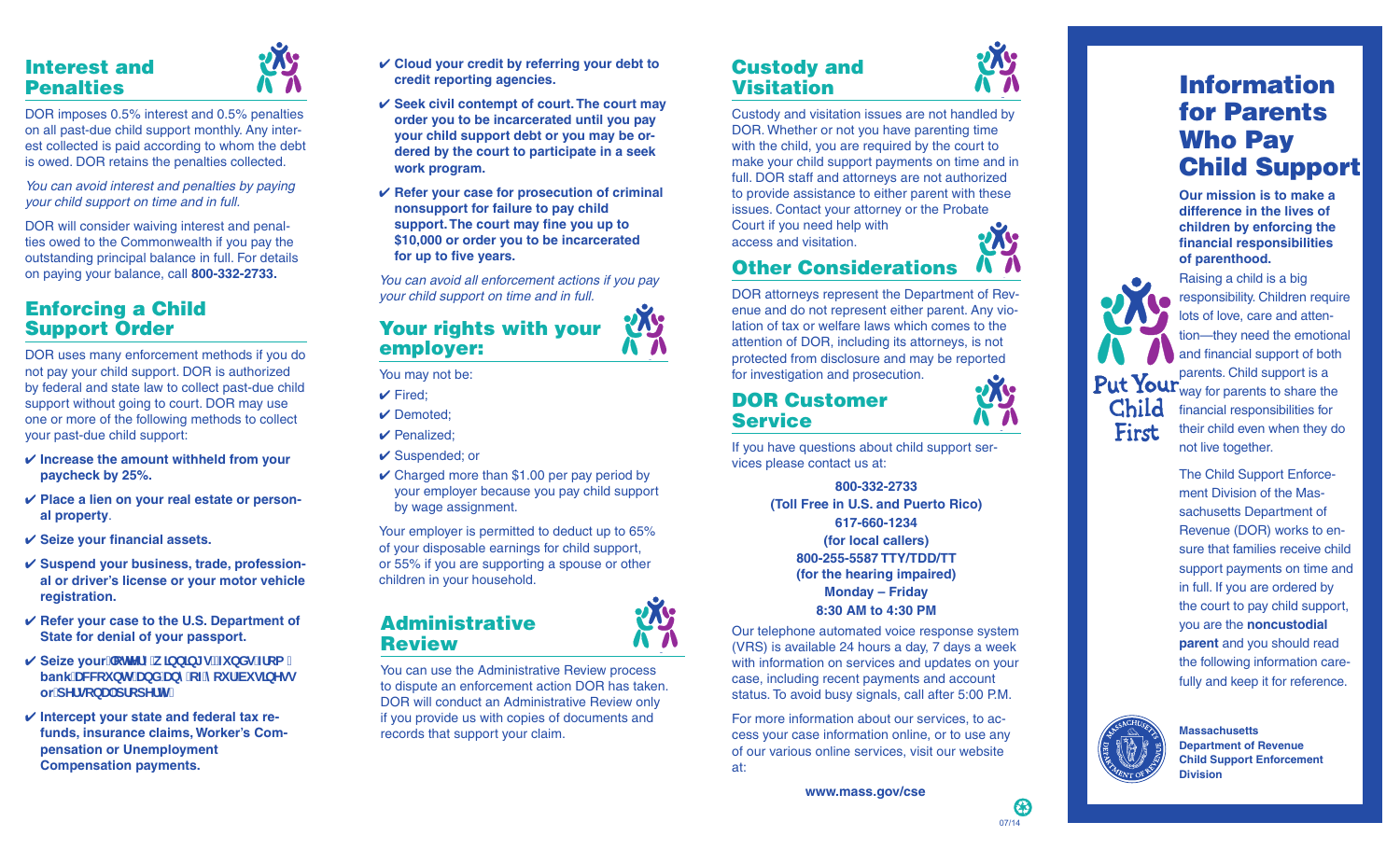### How To Pay Your Child Support

If the court ordered you to pay child support by wage assignment, DOR will tell your employer to withhold the appropriate amount from your paycheck and forward it to DOR within three days of your payday. We will record any support payment your employer sends and forward the payment to the custodial parent.

**Please Note:** If you are ordered to pay child support by wage assignment, it may take a few weeks before your employer receives your information from DOR. **Until your employer begins deducting your child support, you are required to make child support payments directly to DOR.**

You must use the attached payment identification stubs to make sure you receive credit for your child support payments. Submit a stub with each payment and continue to use the stubs until you see the appropriate amount of child support being withheld from your pay or until DOR sends you a bill. If you have any questions, call:

### **800-332-2733**

If you have not been ordered to pay child support by wage assignment, you must send in your first payments with the attached payment identification stubs. DOR will begin billing you about three weeks from the date you went to court. Your bill will include a payment stub that you submit with your check or money order. Make checks payable to:

### **Commonwealth of Massachusetts.**

Mail payment stubs and checks to:

**Department of Revenue Child Support Enforcement Division P.O. Box 55144 Boston, MA 02205-5144**

If the custodial parent is receiving public assistance, your child support payment will be sent to the Department of Transitional Assistance to reimburse the state for payments made to the custodial parent to support your child. If the court ordered you to provide health care coverage for your child, DOR will send your employer a notice to enroll your children in your insurance plan.

### How to Send Your **Payments**

**1. DO NOT SEND CHILD SUPPORT PAYMENTS DIRECTLY TO THE CUSTODIAL PARENT.** If you pay the custodial parent instead of DOR, there will be no record of your payment and DOR will assume you did not pay and will take enforcement actions to collect that amount.

**2.** DO NOT SEND CASH. Make your child support payments by check or money order.

**3.** Make your check or money order payable to: COMMONWEALTH OF MASSACHUSETTS

**4.** Print your SOCIAL SECURITY number on your check or money order so that you receive proper credit for your payment.

**5.** PRINT CLEARLY on the payment stubs

**6.** Mail payment stubs and checks to:

### **Department of Revenue Child Support Enforcement Division P.O. Box 55144 Boston, MA 02205-5144**

**7**. Keep careful records. Keep your cancelled check or copy of your money order as your receipt. If you and DOR ever disagree about your payment history, you must produce the receipts as proof of payment.

**Remember, until you receive your first child support bill from DOR or until your employer starts deducting child support from your paycheck, you must follow the procedures above to make your payments. Otherwise, DOR may have no record of your payments and enforcement actions may be taken.**



If support is deducted from your wages, the employer must send payment to DOR within 3 business days.

If you have a weekly order, the number of payments you owe each month is equal to the number of Fridays in the month. If you are paid every 2 weeks, it may appear you are behind in 5 week months because with 2 pay periods, you are submitting only 4 weeks of support. As long as you continue to make regular payments, the week will be made up the following pay period.

### Changes

**You must notify DOR immediately if:**

- ✔ Your address or phone number changes;
- $\vee$  You change employers;
- ✔ Your employer's address or phone number changes;
- **✓** You change your driver's license number;
- ✔ You change your Social Security number; or
- $\checkmark$  You change your name.

To report changes please fax us at **617-887- 7540**, email us at **csegen@dor.state.ma.us** or call us at **800-332-2733.**

When DOR takes any action on your child support case, including a court hearing to enforce or modify your child support order, DOR is required to send notice to you at the address in our records. If you do not provide us with a current address, you may not receive notices about your case, which may result in your losing your rights to contest any action we take to collect your child support.



*Only the court can change or modify the amount of your child support order. Failure to pay child support on time and in full is a violation of the court order.*

Either parent may request a modification of the child support order if:

- $\vee$  Either parent's income changes;
- $\checkmark$  The child's custody changes; or
- $\checkmark$  Either parent's available health care coverage changes.

You can ask DOR to review your case to see if a modification might be appropriate.

DOR will use the Massachusetts Child Support Guidelines in its review. The Guidelines consider several factors, including both parents' income and ability to earn income, the number of children involved and their ages, and the cost of health care coverage for the children.

Unless the court makes a change to the amount ordered, you must continue to pay the amount indicated on your existing child support order.

You can review estimated changes to your child support order by using the automated Guidelines Worksheet, available on our website:

 **www.mass.gov/cse**

### Annual Statements and Notices



If you owe past-due support, DOR will send you an annual statement of your debt and the steps that may be taken to collect the debt. If DOR takes action to enforce your child support debt, we will mail notice to you at the address in our records. That's why it's important, and required by law, that you notify us of any address changes.